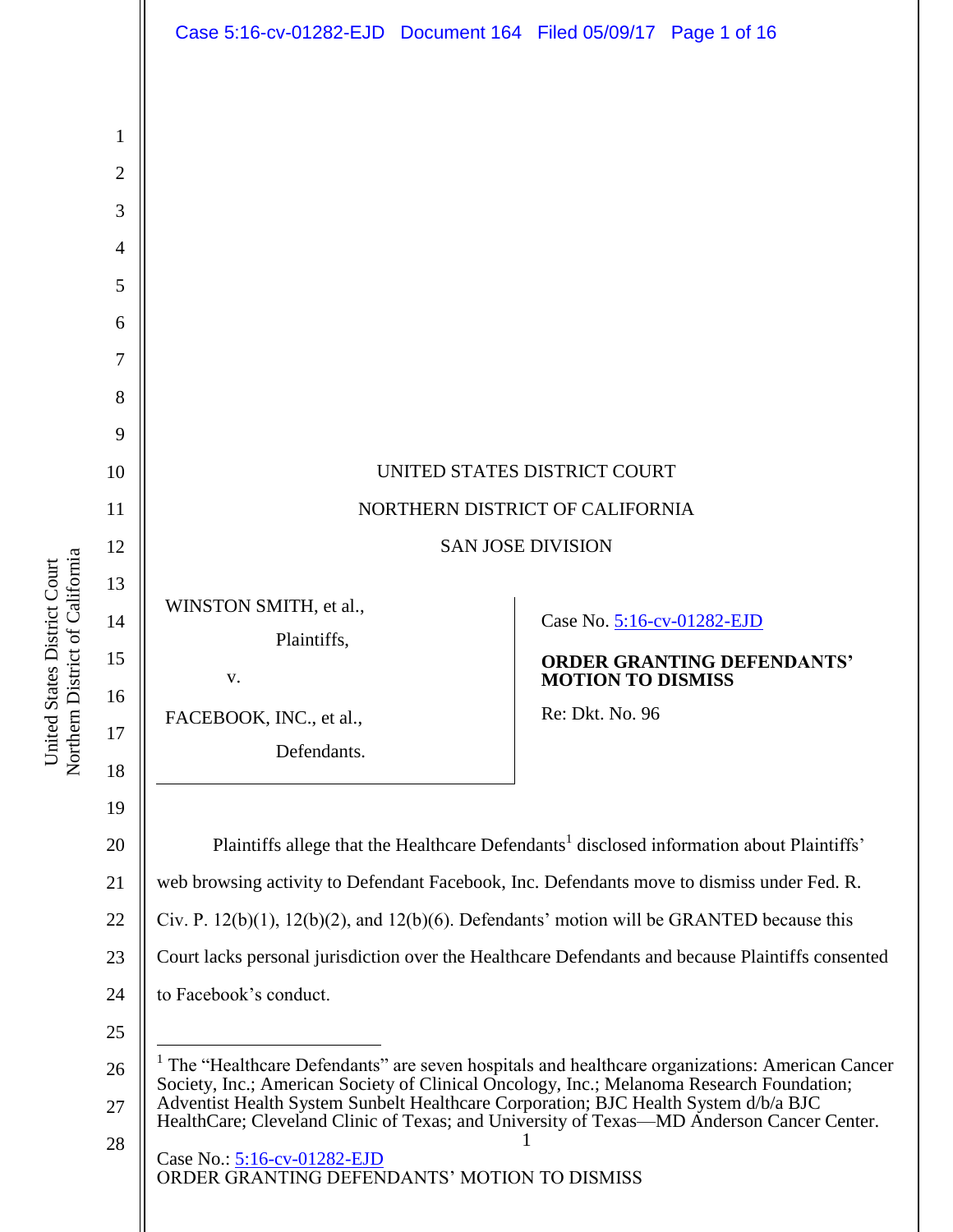### **I. BACKGROUND**

1

2

3

4

5

6

7

8

9

10

11

12

13

14

15

16

17

18

19

20

#### **A. The Parties**

The Healthcare Defendants operate websites that publish information about medical conditions and treatments. Compl. ¶¶ 2–3, 107–206, Dkt. No. 1. For instance, visitors to http://www.cancer.net/ (operated by Defendant American Society of Clinical Oncology) can read articles on topics like cancer treatment, types of cancer, and recent research in the field.

Facebook is a "free social networking service that allows people to connect and share content." Defs.' Mot. to Dismiss ("MTD") 1, Dkt. No. 96. It makes money by letting third parties show ads to its users. Id. To improve ad targeting, it "collects information about people's browsing activities, mainly on Facebook but also on third-party websites that host Facebook tools and features." Id.

Plaintiffs are registered Facebook users who visited the Healthcare Defendants' websites. Compl. ¶¶ 2, 6–8.

# **B. How Visitors Communicate with the Healthcare Defendants' Websites**

To access one of the Healthcare Defendants' websites, a visitor might type www.cancer.net into the address bar of her web browser and click the "Go" button. The browser then sends a message called a "GET request"<sup>2</sup> to the web server associated with that address. The GET request specifies the page that the visitor wants to retrieve, like "the home page of the website located at cancer.net." It also provides information about the visitor, like her language, operating system, browser settings, and other technical parameters.

21 22 23 24 The web server responds with code that tells the visitor's browser how the page should appear. For example, the code might instruct the browser to display the phrase "timely, comprehensive, oncologist-approved information" as italic white text on a blue background. It might also contain links, images, videos, and other content.

25

 $\overline{a}$ 

28

<sup>26</sup> 27 2 The mechanics of GET requests are described at Compl.  $\P$ [21–52 and MTD 3–5; see also R. Fielding et al., RFC 2068: Hypertext Transfer Protocol—HTTP/1.1, Internet Engineering Task Force (Jan. 1997), https://www.ietf.org/rfc/rfc2068.txt [https://perma.cc/2X3E-SYQV/].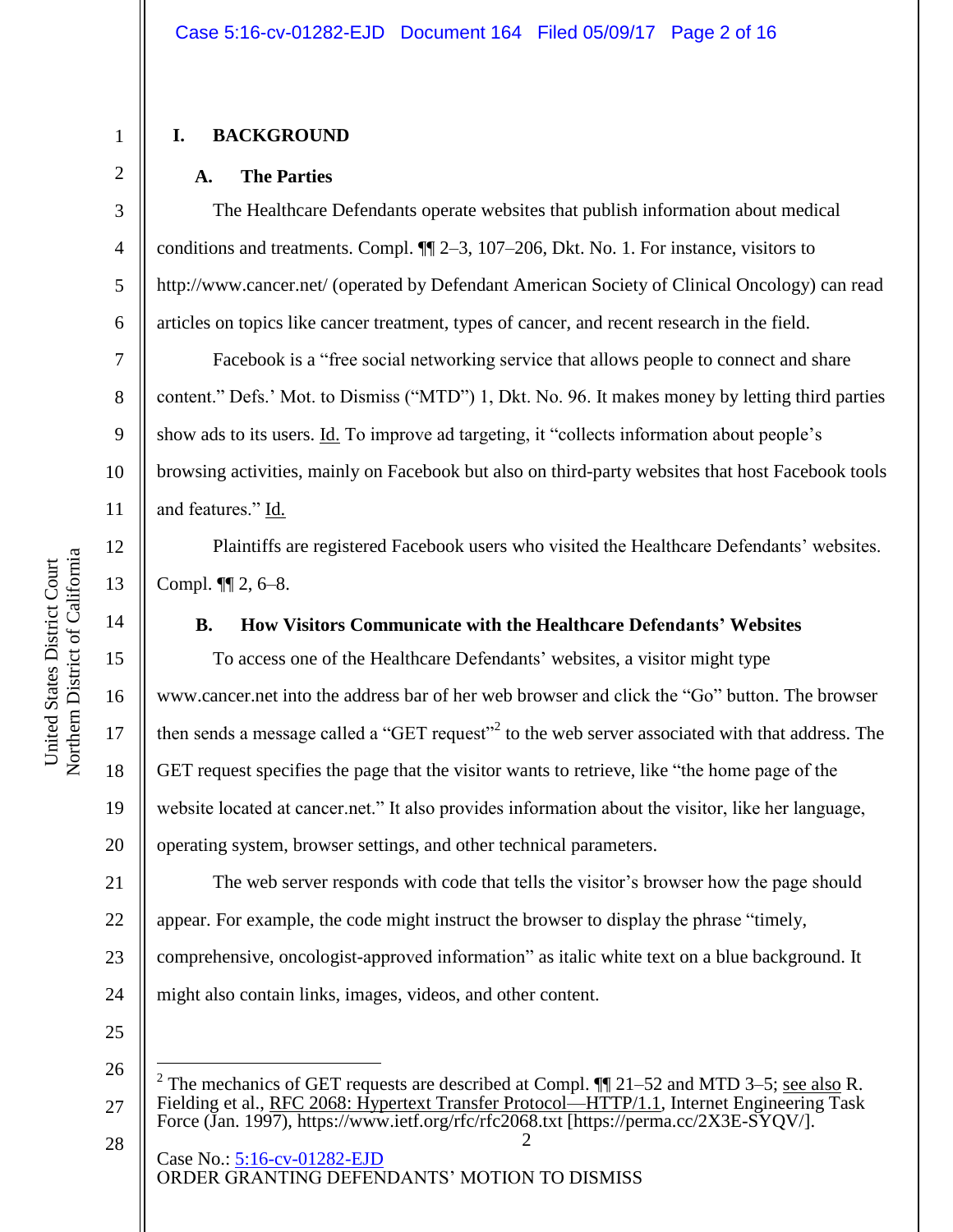6

7

8

9

10

11

12

13

14

15

16

17

18

19

20

21

#### **C. How Facebook Tracks Visitors' Web Browsing Activity**

includes a "referer header" that contains the address of the first page.

Website owners can add Facebook functionality to their sites using tools that Facebook provides. Id. ¶¶ 78, 84; see also Social Plugins, Facebook for Developers,

that is similar to the first, but it requests a page at a new URL—for instance, it might ask for

http://www.cancer.net/cancer-types/ instead of http://www.cancer.net/. The second request

The user might click a link to visit another page. That click triggers a second GET request

https://developers.facebook.com/docs/plugins/ [https://perma.cc/NL8B-859K/] (last visited April 25, 2017). For example, sites can add "Like" or "Share" buttons that let visitors share content on Facebook. Someone reading an article about cancer treatment could click a "Share" button to post the article to Facebook.

To display a Facebook button, a website owner embeds a code snippet that Facebook provides. When someone visits a page where a Facebook button is embedded, the visitor's browser makes two GET requests. First, it makes an ordinary request to load the page, as explained above. Second, the Facebook code snippet triggers a background request to Facebook's servers. The Facebook server responds with code that makes the button appear on the page. The communication with Facebook happens silently; a savvy user could use tools to watch her browser exchange information behind the scenes, but the connection to Facebook's servers is invisible by default. The request to Facebook includes a referer header containing the address of the page where the Facebook button is embedded. So, when someone reads a page on cancer.net that contains a Facebook "Like" button, Facebook knows which page that person visited.

22 23 24 25 Facebook uses these background requests to uniquely identify people. It uses at least three identification techniques. First, a visitor will likely have a unique IP address<sup>3</sup> that stays the same as she visits multiple pages. The IP address is included in each GET request, which enables Facebook to keep track of the page visits associated with that address. Id.  $\P$  27–29, 85, 102.

26

 $\overline{a}$ 

28

<sup>27</sup> <sup>3</sup> However, IP addresses can be shared among several users. For instance, users on the same Wi-Fi network will have the same public IP address.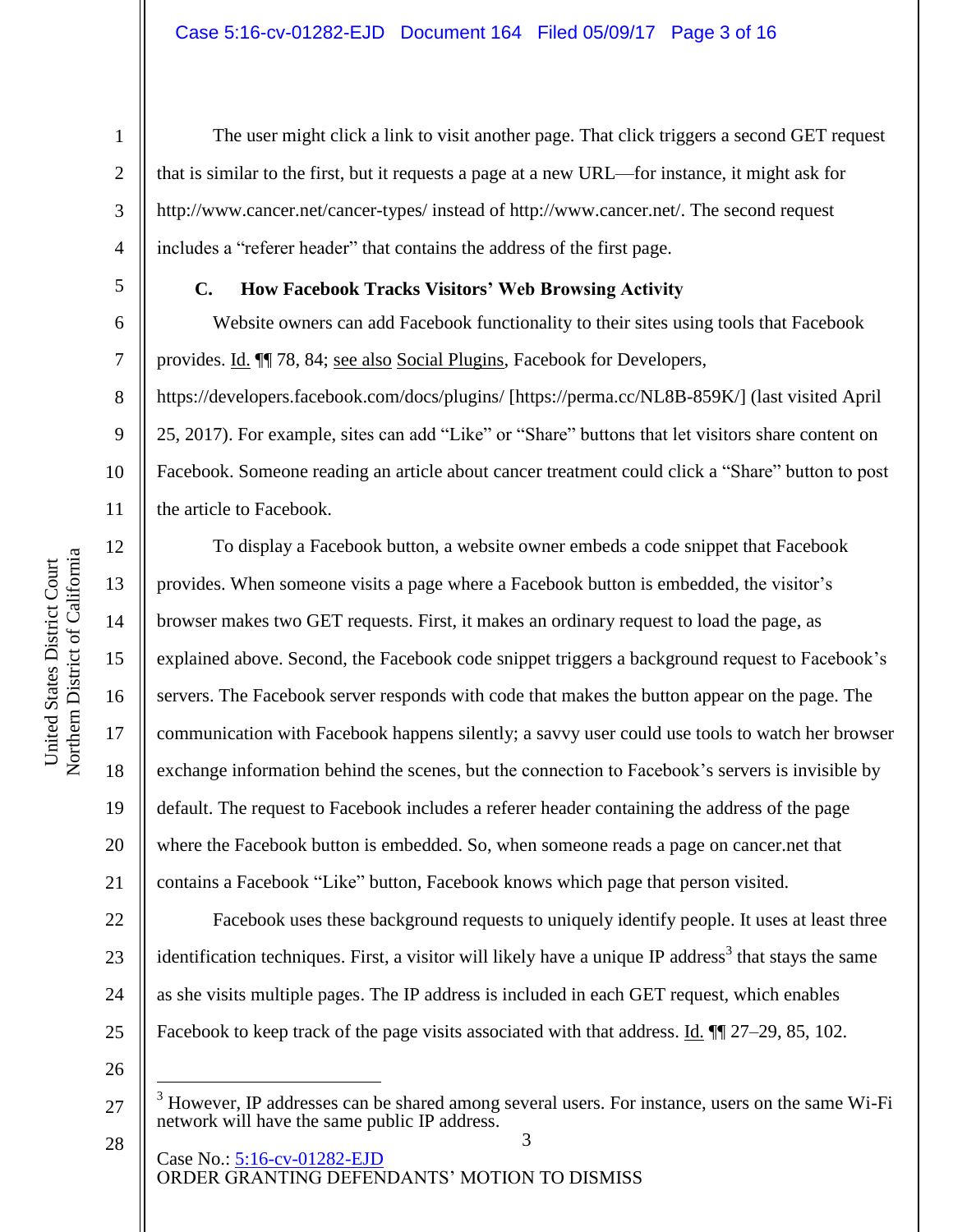United States District Court

Northern District of California United States District Court

1

2

Second, Facebook puts cookies on visitors' computers. It uses these cookies to store information about each visitor—for instance, the "c\_user" cookie is a unique identifier, and the "lu" cookie identifies the last Facebook user who logged in using that browser. Id. ¶¶ 40–52, 82–85, 120. Like IP addresses, cookies are included with each request that the visitor's browser makes to Facebook's servers. Third, Facebook uses browser fingerprinting. Web browsers have several attributes that vary between users, like the browser software version, plugins that have been installed, fonts that are available on the system, the size of the screen, color depth, and more. Together, these attributes create a fingerprint that is highly distinctive. The likelihood that two browsers have the same fingerprint is at least as low as 1 in 286,777—and the accuracy of the fingerprint increases when combined with cookies and the user's IP address. Id. ¶¶ 96, 97. Facebook recognizes a visitor's browser fingerprint each time a Facebook button is loaded on a third-party page.

Using these techniques, Facebook can identify individual users and watch as they browse third-party websites like cancer.net.

# **D. Plaintiffs' Allegations**

4 16 17 18 19 20 21 22 23 24 25 26 27 Plaintiffs allege that Facebook used the techniques described above to uniquely identify Plaintiffs (and class members) and track the pages they visited on the Healthcare Defendants' websites. Id.  $\P$  85, 97, 102. Based on this conduct, they bring causes of action against Facebook and the Healthcare Defendants for violations of the Wiretap Act, 18 U.S.C. § 2520(a) (id. ¶¶ 249– 94), the California Invasion of Privacy Act, Cal. Penal Code §§ 631(a), 632 (id. ¶¶ 305–21), and privacy protections under the California Constitution (id. ¶¶ 322–31), as well as common-law tort claims for intrusion upon seclusion (id.  $\P$  295–304) and negligence per se (id.  $\P$  332–37). They also bring causes of action against Facebook (but not the Healthcare Defendants) for breach of the duty of good faith and fair dealing (id.  $\P$  348–62), fraud (id.  $\P$  363–68), and quantum meruit (id. ¶¶ 396–72). Finally, they bring causes of action against the Healthcare Defendants (but not Facebook) for negligent disclosure of confidential information (id.  $\P$  338–42) and breach of the fiduciary duty of confidentiality (id.  $\P$  343–47).

28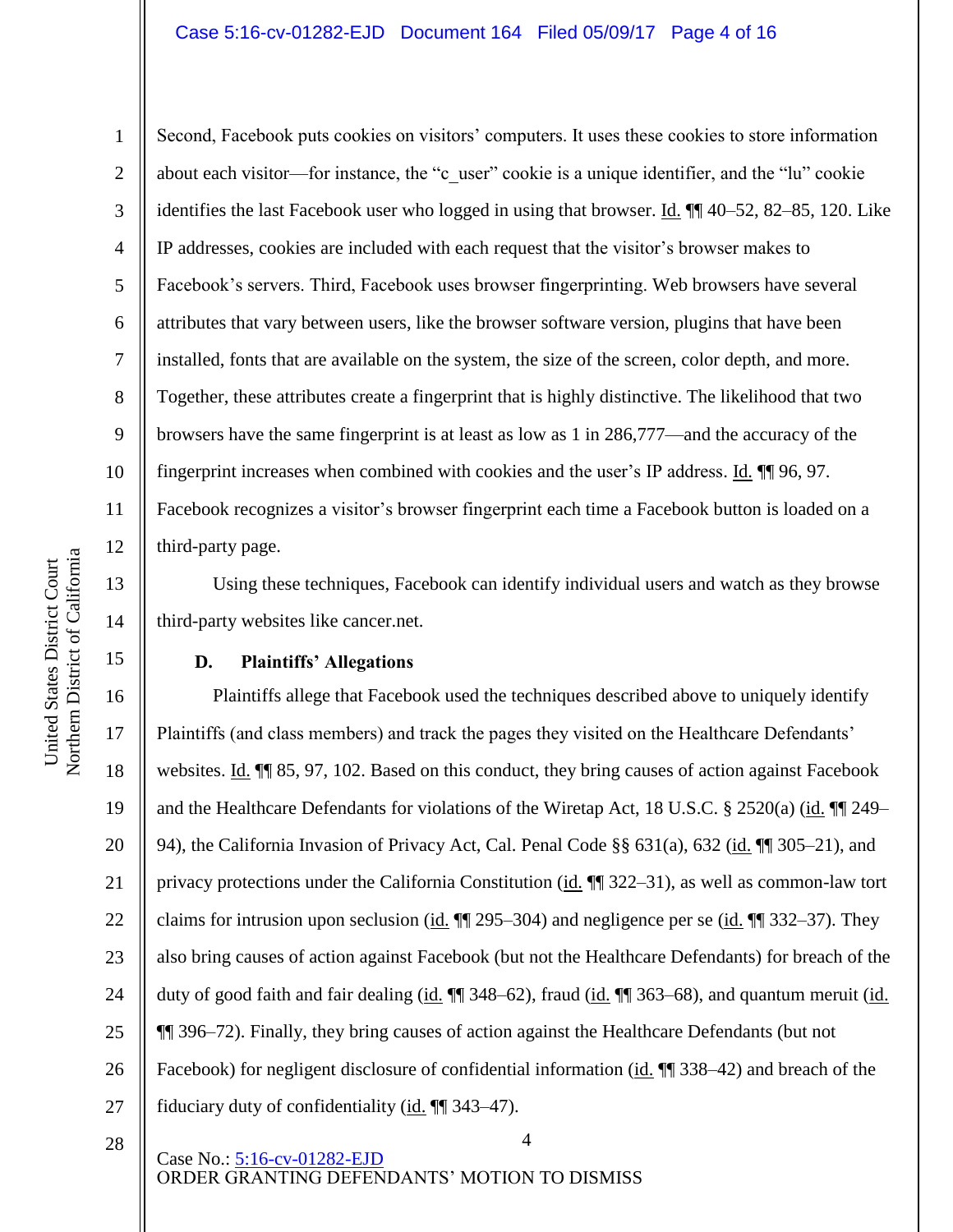#### **II. LEGAL STANDARDS**

#### **A. Rule 12(b)(1)**

Dismissal under Fed. R. Civ. P. 12(b)(1) is appropriate if the complaint fails to allege facts sufficient to establish subject-matter jurisdiction. Savage v. Glendale Union High Sch., 343 F.3d 1036, 1039 n.2 (9th Cir. 2003). The Court "is not restricted to the face of the pleadings, but may review any evidence, such as affidavits and testimony, to resolve factual disputes concerning the existence of jurisdiction." McCarthy v. United States, 850 F.2d 558, 560 (9th Cir. 1988). The nonmoving party bears the burden of establishing jurisdiction. Chandler v. State Farm Mut. Auto. Ins. Co., 598 F.3d 1115, 1122 (9th Cir. 2010).

## **B. Rule 12(b)(2)**

Fed. R. Civ. P. 12(b)(2) allows dismissal for lack of personal jurisdiction. When the motion to dismiss is a defendant's first response to the complaint, the plaintiff need only make a prima facie showing that personal jurisdiction exists. See Data Disc, Inc. v. Sys. Tech. Assocs., Inc., 557 F.2d 1280, 1285 (9th Cir. 1977). While a plaintiff cannot " 'simply rest on the bare allegations of its complaint,' uncontroverted allegations in the complaint must be taken as true" and "[c]onflicts between parties over statements contained in affidavits must be resolved in the plaintiff's favor." Schwarzenegger v. Fred Martin Motor Co., 374 F.3d 797, 800 (9th Cir. 2004) (quoting Amba Marketing Sys., Inc. v. Jobar Int'l, Inc., 551 F.2d 784, 787 (9th Cir. 1977), and citing AT&T v. Compagnie Bruxelles Lambert, 94 F.3d 586, 588 (9th Cir. 1996)).

#### **C. Rule 12(b)(6)**

5 21 22 23 24 25 26 27 A motion to dismiss under Fed. R. Civ. P. 12(b)(6) tests the legal sufficiency of claims alleged in the complaint. Parks Sch. of Bus., Inc. v. Symington, 51 F.3d 1480, 1484 (9th Cir. 1995). Dismissal "is proper only where there is no cognizable legal theory or an absence of sufficient facts alleged to support a cognizable legal theory." Navarro v. Block, 250 F.3d 729, 732 (9th Cir. 2001). The complaint "must contain sufficient factual matter, accepted as true, to 'state a claim to relief that is plausible on its face.' " Ashcroft v. Iqbal, 556 U.S. 662, 678 (2009) (quoting Bell Atl. Corp. v. Twombly, 550 U.S. 544, 570 (2007)).

28

Case No.: [5:16-cv-01282-EJD](https://ecf.cand.uscourts.gov/cgi-bin/DktRpt.pl?296642) ORDER GRANTING DEFENDANTS' MOTION TO DISMISS

12

13

14

15

16

17

18

19

20

1

2

3

4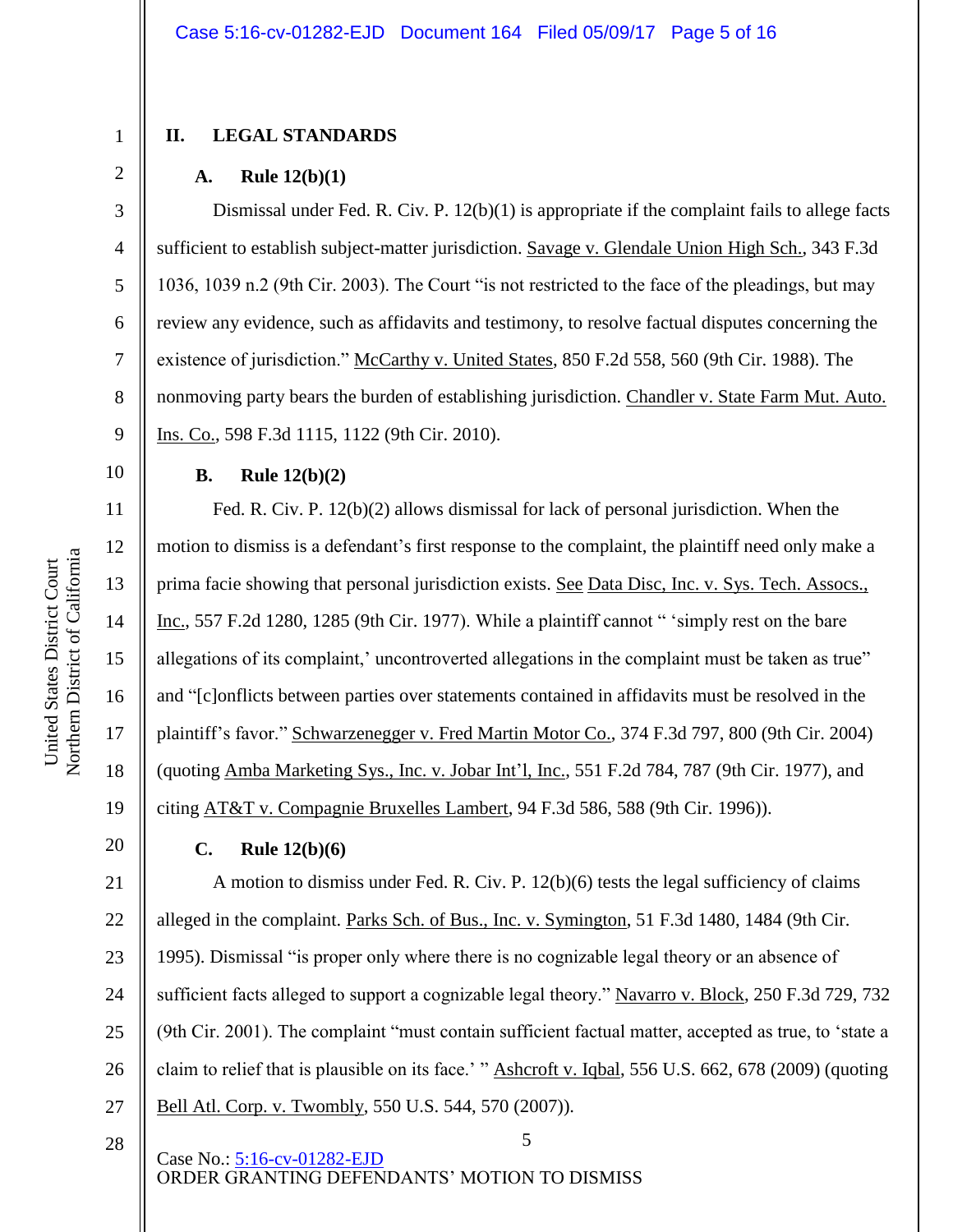## **III. DISCUSSION**

1

2

3

4

5

6

7

8

9

10

11

12

13

14

15

16

17

18

19

20

21

22

Defendants argue that Plaintiffs' claims should be dismissed because (among other reasons) this Court lacks personal jurisdiction over the Healthcare Defendants and because Plaintiffs consented to Facebook's conduct. The Court agrees.

**A. This Court lacks personal jurisdiction over the Healthcare Defendants.**

Neither Plaintiffs nor the Healthcare Defendants are California residents (Compl. ¶¶ 6–9, 10–16), but Plaintiffs contend that the Healthcare Defendants are subject to personal jurisdiction in California because they participate in sending Plaintiffs' data to Facebook. Pls.' Opp'n to Defs.' Mot. to Dismiss ("Opp'n") 12, Dkt. No. 105 (arguing that the Healthcare Defendants "continuously and systematically send users' sensitive medical information to Facebook, which is headquartered in California, each and every time a user sends a GET request to the health care Defendants' respective websites").

When no applicable federal statute authorizes personal jurisdiction, a district court applies the law of the state where the court sits. Fed. R. Civ. P.  $4(k)(1)(A)$ ; Panavision Int'l, L.P. v. Toeppen, 141 F.3d 1316, 1320 (9th Cir. 1998). California's long-arm statute has the same due process requirements as the federal long-arm statute. Schwarzenegger, 374 F.3d at 801. Under the Due Process Clause, nonresident defendants must have "minimum contacts" with the forum state such that the exercise of personal jurisdiction "does not offend traditional notions of fair play and substantial justice." Int'l Shoe Co. v. Wash., 326 U.S. 310, 316 (1945). Where a defendant moves to dismiss a complaint for lack of personal jurisdiction, the plaintiff bears the burden of demonstrating that jurisdiction is appropriate. Sher v. Johnson, 911 F.2d 1357, 1361 (9th Cir. 1990).

23

# **i. Specific Personal Jurisdiction**

6 Case No.: [5:16-cv-01282-EJD](https://ecf.cand.uscourts.gov/cgi-bin/DktRpt.pl?296642) 24 25 26 27 28 Specific personal jurisdiction exists when (1) the non-resident defendant purposefully directs activities to the forum or purposefully avails itself of the privilege of conducting activities in the forum; (2) the claim arises out of or relates to the defendant's forum-related activities; and (3) the exercise of jurisdiction is reasonable. Schwarzenegger, 374 F.3d at 802. "If any of the three

ORDER GRANTING DEFENDANTS' MOTION TO DISMISS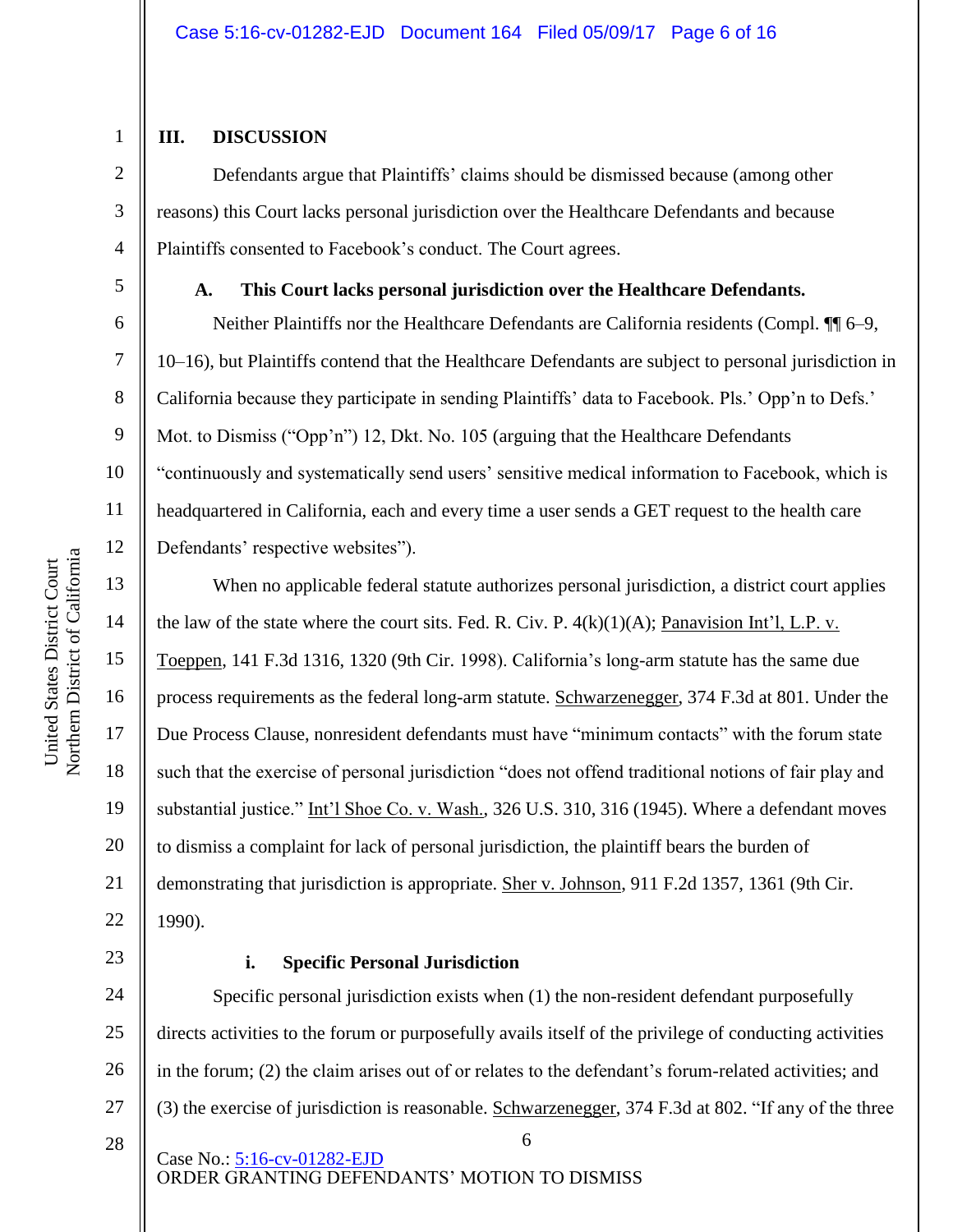requirements is not satisfied, jurisdiction in the forum would deprive the defendant of due process of law." Omeluk v. Langsten Slip & Batbyggeri Al S, 52 F.3d 267, 270 (9th Cir. 1995). The plaintiff bears the burden of satisfying the first two prongs. Schwarzenegger, 374 F.3d at 802.

Purposeful availment and purposeful direction are distinct concepts. Id. "A showing that a defendant purposefully availed himself of the privilege of doing business in a forum state typically consists of evidence of the defendant's actions in the forum, such as executing or performing a contract there." Id. (emphasis added) (quoting Hanson v. Denckla, 357 U.S. 235, 253 (1958)). In return for availing itself of the benefits and protections of the forum state's laws, the defendant must "submit to the burdens of litigation in that forum." Burger King Corp. v. Rudzewicz, 471 U.S. 462, 476 (1985).

By contrast, a "showing that a defendant purposefully directed his conduct toward a forum state . . . usually consists of evidence of the defendant's actions outside the forum state that are directed at the forum, such as the distribution in the forum state of goods originating elsewhere." Schwarzenegger, 374 F.3d at 803 (emphasis added). Due process allows "the exercise of personal jurisdiction over a defendant who 'purposefully direct[s]' his activities at residents of a forum, even in the 'absence of physical contacts' with the forum." Id. (quoting Burger King, 471 U.S. at 476).

18 19 20 21 22 Nothing in Plaintiffs' allegations suggests that the Healthcare Defendants purposefully availed themselves of the benefits of doing business in California. Rather, Plaintiffs allege that the Healthcare Defendants "purposefully directed their activity to California" by "send[ing] users' sensitive medical communications to Facebook every time a user sends a GET request to the health care Defendants' respective websites." Opp'n 12.

23 24 25 26 27 To evaluate purposeful direction, courts in the Ninth Circuit apply the three-part test from Calder v. Jones, 465 U.S. 783 (1984). See Pebble Beach Co. v. Caddy, 453 F.3d 1151, 1156 (9th Cir. 2006) (applying the Calder test). To satisfy the Calder test, the defendant "must have (1) committed an intentional act, which was (2) expressly aimed at the forum state, and (3) caused harm, the brunt of which is suffered and which the defendant knows is likely to be suffered in the

7

28

Case No.: [5:16-cv-01282-EJD](https://ecf.cand.uscourts.gov/cgi-bin/DktRpt.pl?296642) ORDER GRANTING DEFENDANTS' MOTION TO DISMISS

1

2

3

4

5

6

7

8

9

10

11

12

13

14

15

16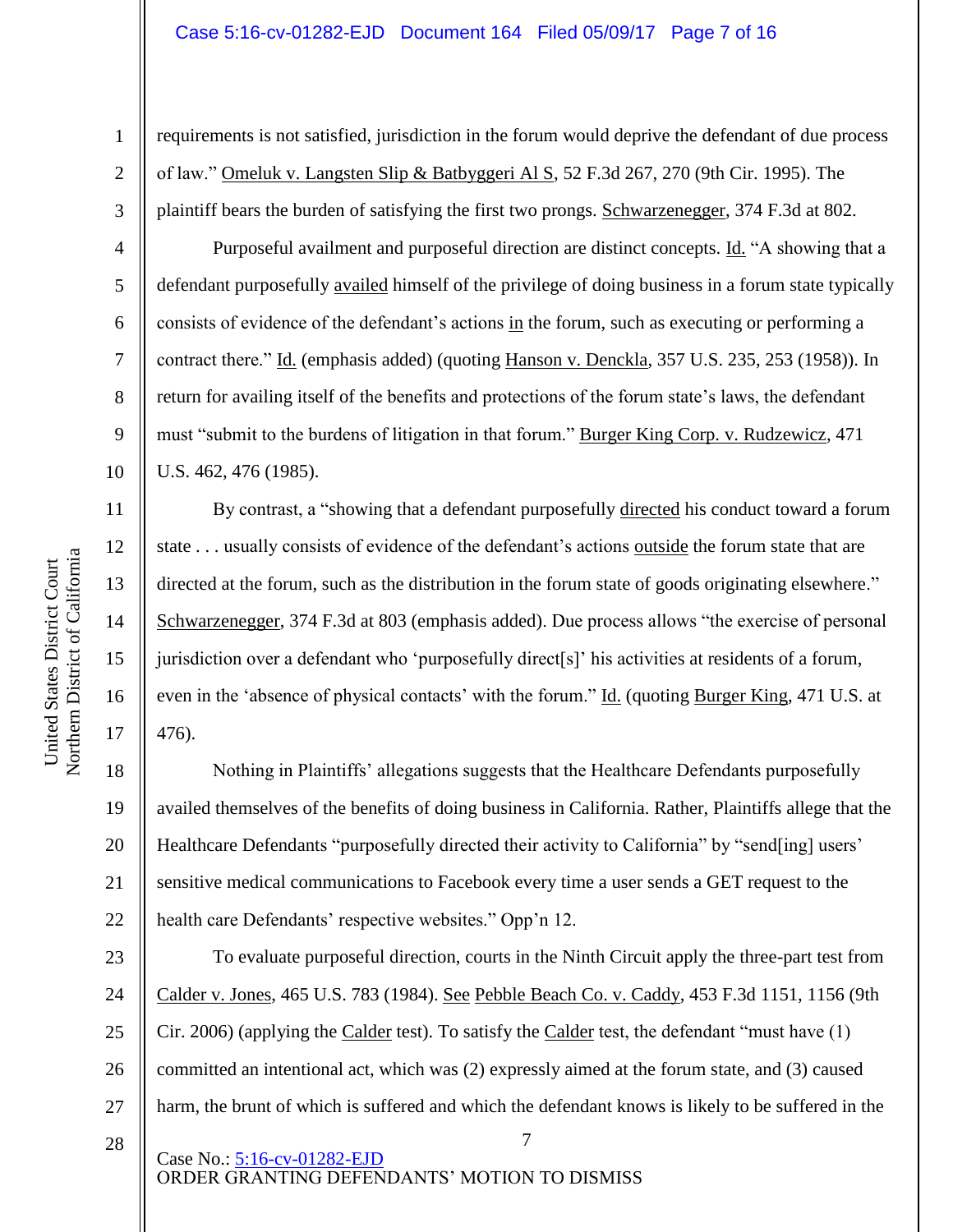forum state." Pebble Beach, 453 F.3d at 1156.

Plaintiffs have satisfied the first prong ("an intentional act"). The Healthcare Defendants acted intentionally when they embedded Facebook code on their websites.

Under the second prong ("expressly aimed at the forum state"), Plaintiffs' theory is that the Healthcare Defendants expressly aimed their conduct at California by "continuously and systematically send[ing] users' sensitive medical communications to Facebook . . . ." Opp'n 12.

Facebook's tracking is indeed continuous and systematic. Every time someone views a page containing a Facebook button on one of the Healthcare Defendants' sites (or elsewhere on the internet), Facebook logs that visit and correlates it with the visitor's other activity. Systematic tracking is the point: Facebook improves its ad targeting, and makes more money, by gathering comprehensive information about its users' browsing habits.

But the comprehensiveness of Facebook's tracking does not establish that the Healthcare Defendants "send" information to Facebook, as Plaintiffs suggest. More accurately, they embed code that creates a new connection between a visitor's browser and a Facebook server. The website's decision to embed the code allows that connection to occur, but the connection happens independently. Besides triggering a second GET request in the user's browser, the Healthcare Defendants play no part in the exchange of data between Facebook and Plaintiffs.

18 19 20 21 22 23 24 25 26 27 Plaintiffs also admit that they do not know whether the Healthcare Defendants were aware that Facebook used embedded buttons to track their visitors. Compl. ¶ 105. Personal jurisdiction cannot be based on the possibility that the Healthcare Defendants' acts could have foreseeable effects in California. See Bancroft & Masters, Inc. v. Augusta Nat'l Inc., 223 F.3d 1082, 1087 (9th Cir. 2000) (holding that Calder "cannot stand for the broad proposition that a foreign act with foreseeable effects in the forum state always gives rise to specific jurisdiction"). Personal jurisdiction requires "something more"—namely, "wrongful conduct targeted at a plaintiff whom the defendant knows to be a resident of the forum state." Id. The Healthcare Defendants cannot have "targeted" activity at known California residents if they were unaware that the activity was happening.

8

28

1

2

3

4

5

6

7

8

9

10

11

12

13

14

15

16

17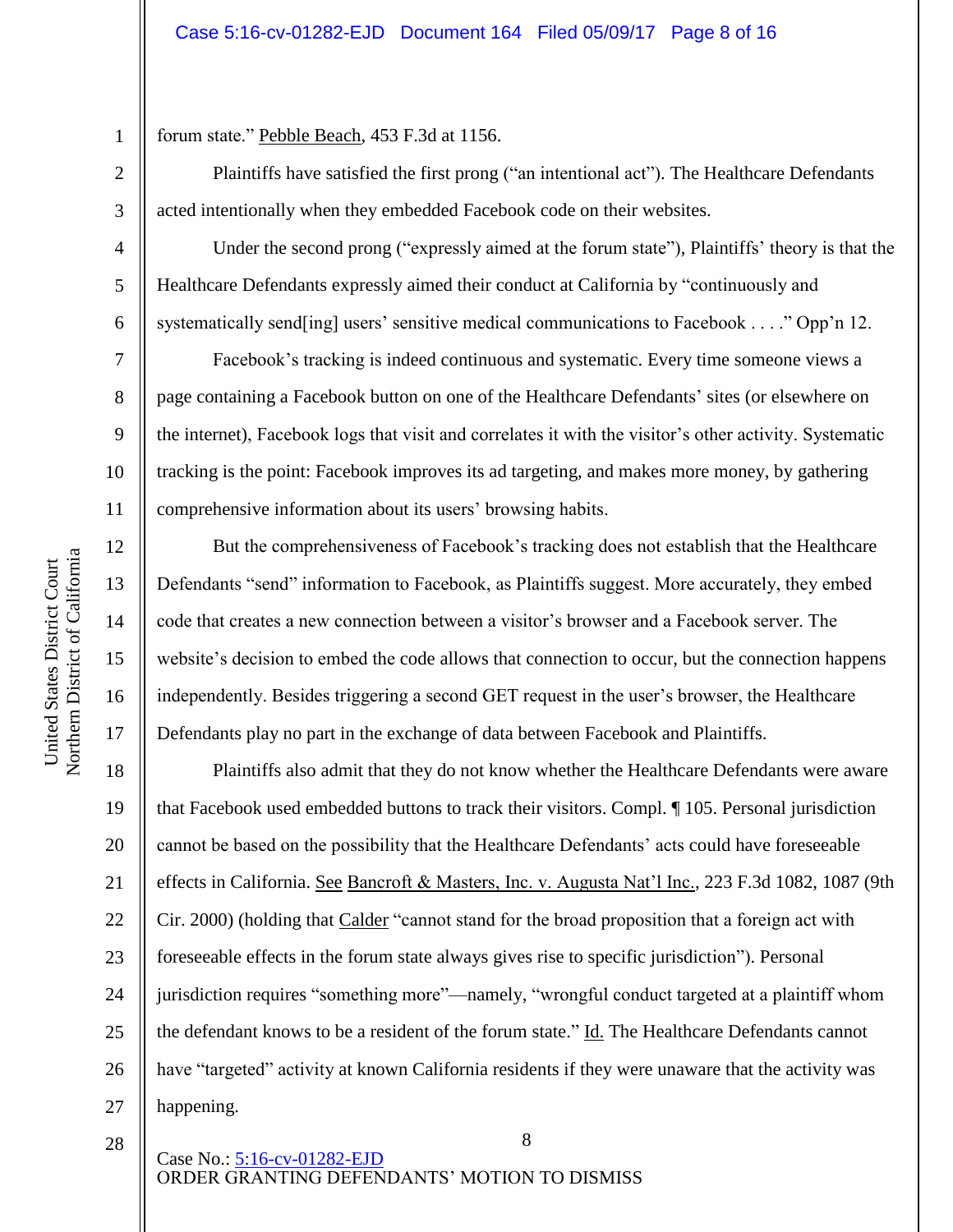Northern District of California Northern District of California United States District Court United States District Court

25

26

27

28

1 2 3 4 5 6 7 8 9 10 11 12 13 14 15 16 17 18 19 20 21 22 23 24 But even if the Healthcare Defendants knew that Facebook tracks users via "Share" and "Like" buttons, Plaintiffs' allegations do not support the conclusion that the Healthcare Defendants targeted their activities at Plaintiffs in California. Without "something more," embedding third-party code cannot confer personal jurisdiction over a website operator in the forum where the third party resides. Embedded third-party code is ubiquitous, not just in the form of Facebook buttons, but also in the form of videos, ads, analytics services, code libraries, content delivery networks, and myriad other tools. Under Plaintiffs' theory, every website operator that embeds one of these tools could be haled into court where the third-party company resides. Personal jurisdiction cannot reasonably stretch so far. This Court is aware of no other case that raises the same question, but courts have reached the same conclusion in related scenarios. See, e.g., NuboNau, Inc. v. NB Labs, Ltd, No. 10-cv-2631-LAB (BGS), 2012 WL 843503, at \*6 (S.D. Cal. Mar. 9, 2012) ("the Court doesn't find that merely engaging Twitter and Facebook to promote one's business constitutes purposeful direction at California, simply because Twitter and Facebook happen to be based there"); DFSB Collective Co. Ltd. v. Bourne, 897 F. Supp. 2d. 871, 884 (N.D. Cal. 2012) (holding that the defendant did not purposefully direct activities at California by "utiliz[ing] accounts on California-headquartered Internet companies Facebook, hi5.com, DeviantArt, and 4Shared to direct traffic to his Websites"); <u>see also CollegeSource, Inc. v.</u> AcademyOne, Inc., 653 F.3d 1066, 1075–76 (9th Cir. 2011) ("If the maintenance of an interactive website were sufficient to support general jurisdiction in every forum in which users interacted with the website, the eventual demise of all restrictions on the personal jurisdiction of state courts would be the inevitable result.") (internal quotation marks and citation omitted). Because they did not purposefully direct activities to California or purposefully avail themselves of the privilege of conducting business in California (Schwarzenegger, 374 F.3d at 802), this Court lacks personal jurisdiction over the Healthcare Defendants.

# **ii. General Personal Jurisdiction**

General personal jurisdiction exists when a corporation's "affiliations with the State are so 'continuous and systematic' as to render [it] essentially at home in the forum State." Daimler AG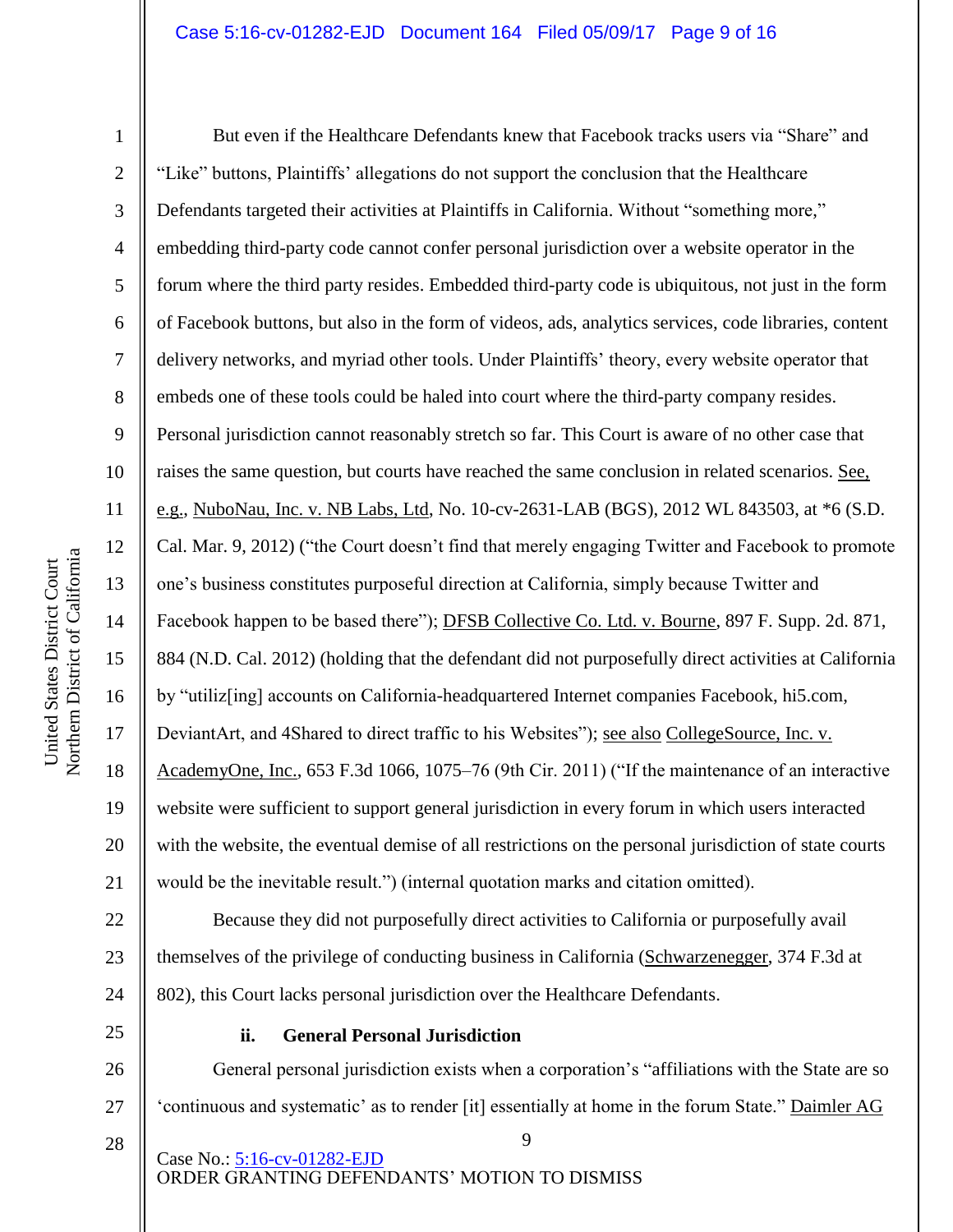1 2 3 4 5 6 7 8 9 10 11 12 13 14 15 16 17 18 19 20 21 22 v. Bauman, 134 S. Ct. 746, 754 (2014). Plaintiffs argue that general personal jurisdiction arises from the fact that the Healthcare Defendants "continuously and systematically send users' sensitive medical communications to Facebook"—that is, from the same activity that Plaintiffs believe creates specific personal jurisdiction. Opp'n 12. Since that activity is insufficient to establish specific personal jurisdiction, it falls well short of establishing that the Healthcare Defendants are "essentially at home" in California. See Teras Cargo Transp. (Am.), LLC v. Cal Dive Int'l (Australia) Pty Ltd., No. 15-CV-03566-JSC, 2015 WL 6089276, at \*7 (N.D. Cal. Oct. 16, 2015) ("the threshold level of contacts required for general jurisdiction is even higher than is required for specific jurisdiction"). **iii. Forum Selection Clause** Plaintiffs argue that "Facebook users, including web developers and operators like the health care Defendants, submit to this Court's personal jurisdiction for the purpose of all claims related to Facebook." Opp'n 13. Their argument is based on the forum selection clause in Facebook's Terms of Service: You will resolve any claim, cause of action or dispute (claim) you have with us arising out of or relating to this Statement or Facebook exclusively in the U.S. District Court for the Northern District of California or a state court located in San Mateo County, and you agree to submit to the personal jurisdiction of such courts for the purpose of litigating all such claims. Compl. Ex. A at 3. This clause applies only to disputes between the Healthcare Defendants and Facebook. See id. (stating that the forum shall be the Northern District of California for "any claim, cause of action or dispute . . . you have with us") (emphasis added). It does not create personal jurisdiction

23 in California over the Healthcare Defendants when they are sued by third parties, even if Facebook

- 24 is also a defendant.
- 25

# **B. Plaintiffs consented to Facebook's tracking activity.**

26 27 Plaintiffs agreed to several Facebook policies when they signed up for accounts (Compl. ¶¶ 58–78), including Facebook's Data Policy:

10 Case No.: [5:16-cv-01282-EJD](https://ecf.cand.uscourts.gov/cgi-bin/DktRpt.pl?296642) ORDER GRANTING DEFENDANTS' MOTION TO DISMISS

Northern District of California Northern District of California United States District Court United States District Court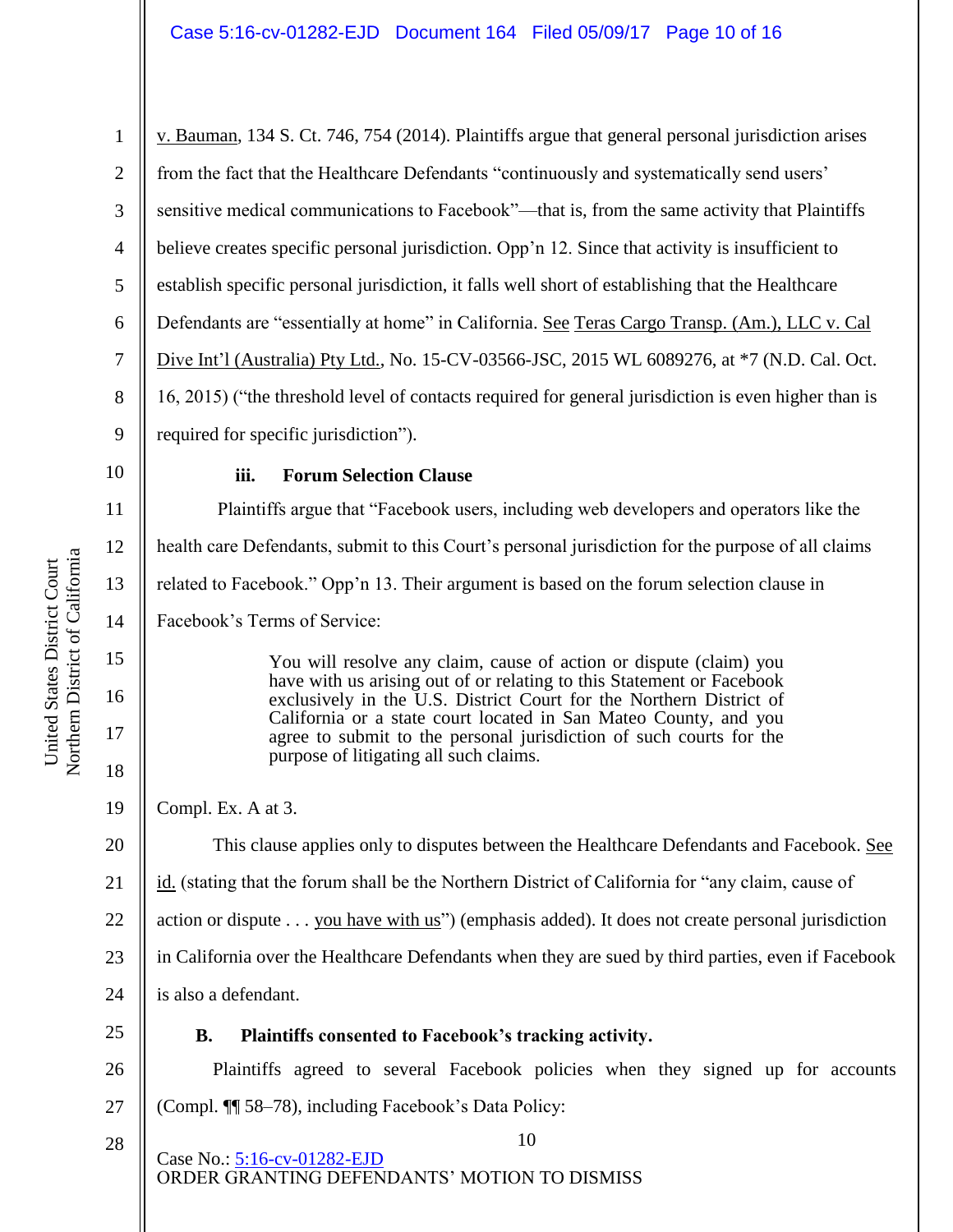We collect information when you visit or use third-party websites and apps that use our Services (like when they offer our Like button or Facebook Log In or use our measurement and advertising services). This includes information about the websites and apps you visit, your use of our Services on those websites and apps, as well as information the developer or publisher of the app or website provides to you or us.

Compl. Ex. A at 2. Facebook's Cookie Policy also contains several broad disclosures, including

information about how Facebook tracks users to improve its ad targeting:

Cookies are small files that are placed on your browser or device by the website or app you're using or ad you're viewing. Pixel tags (also called clear GIFs, web beacons, or pixels) are small blocks of code on a webpage or app that allow them to do things like read and place cookies and transmit information to us or our partners. The resulting connection can include information such as a device's IP address, the time a person viewed the pixel, an identifier associated with the browser or device and the type of browser being used.

Things like Cookies and similar technologies (such as information about your device or a pixel on a website) are used to understand and deliver ads, make them more relevant to you, and analyze products and services and the use of those products and services.

For example, we use cookies so we, or our affiliates and partners, can serve you ads that may be interesting to you on Facebook Services or other websites and mobile applications.

Compl. Ex. C at 1–2.

. . .

11 Case No.: [5:16-cv-01282-EJD](https://ecf.cand.uscourts.gov/cgi-bin/DktRpt.pl?296642) ORDER GRANTING DEFENDANTS' MOTION TO DISMISS 19 20 21 22 23 24 25 26 27 Plaintiffs give several reasons why they believe these policies do not adequately disclose that Facebook collects information about its users when they visit third-party websites. First, Plaintiffs argue that Facebook's disclosure is "buried in a Terms of Service or Privacy Policy that may never be viewed." Opp'n 19 (quoting Perkins v. LinkedIn Corp., 53 F. Supp. 3d 1190, 1212 (N.D. Cal. 2014)). But Plaintiffs acknowledge in their complaint that the Facebook policies, including the Data Policy and the Cookie Policy, "constitute[] a valid contract." Compl. ¶ 59. Also, in their cause of action against Facebook for fraud, Plaintiffs allege that they relied on Facebook's assertions in the very same contracts. Compl.  $\P$  366–67 ("Facebook violated § 1572, actual fraud, through its suppression, with the intent to deceive its users, of the facts that it . . .

1

2

3

4

5

6

7

8

9

10

11

12

13

14

15

16

17

18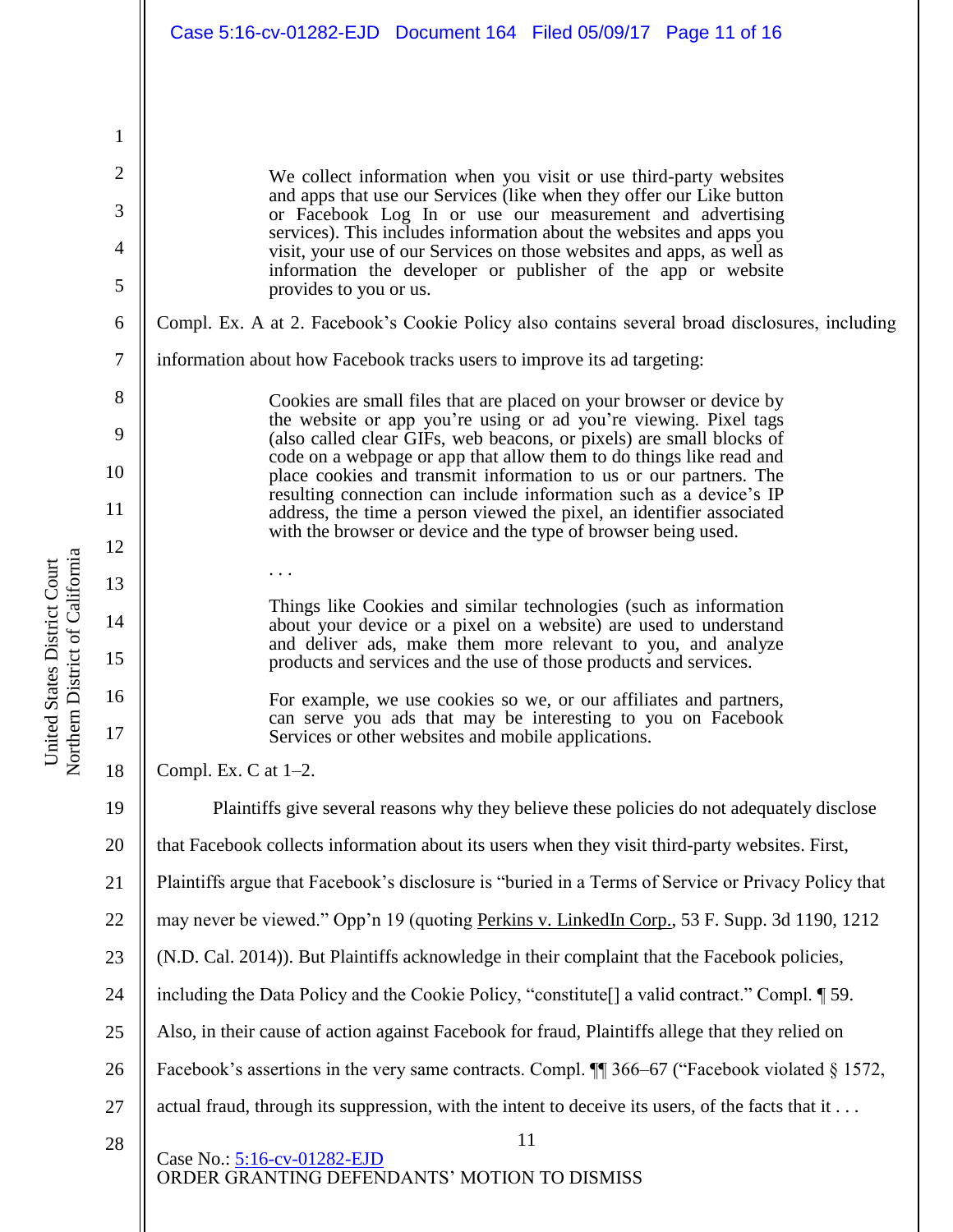tracks and intercepts user communications with health-care related websites. . . . Plaintiffs relied on Facebook's false assertions in contracting with and using Facebook."). Having alleged that they understood and agreed to Facebook's policies, Plaintiffs cannot now claim to be ignorant of their contents.

5 6 7 8 9 10 11 12 13 14 15 16 17 18 19 20 21 22 23 24 25 26 Plaintiffs also argue that Facebook's policies are too "vague" and "broad" to be enforceable. Opp'n 19–20. Yet Facebook's Data Policy discloses the precise conduct at issue in this case: "We collect information when you visit or use third-party websites and apps that use our Services (like when they offer our Like button . . . )." Compl. Ex. A at 2 (emphasis added). The meaning of "information" might be broad—it could include any data transmitted when the visitor's browser connects to Facebook's servers, including cookies, referer headers, and all the parts that combine to form a browser fingerprint. But, as Defendants point out, "a contractual term is not ambiguous just because it is broad." F.B.T. Prods., LLC v. Aftermath Records, 621 F.3d 958, 964 (9th Cir. 2010); see MTD 17. Several courts have held that similar disclosures constitute adequate notice of tracking activity. See, e.g., Mortensen v. Bresnan Commc'n, L.L.C., No. CV 10-13-BLG-RFC, 2010 WL 5140454, at \*5 (D. Mont. Dec. 13, 2010) (holding that customers agreed to allow their internet service provider to send all of their network traffic to a third party, because the provider disclosed that customers' "electronic transmissions would be monitored and would in fact be transferred to third-parties for the purposes of providing 'content or services' "); Del Vecchio v. Amazon.com, Inc., No. C11-366RSL, 2012 WL 1997697, at \*6 (W.D. Wash. June 1, 2012) (holding that the defendant "notif[ied] visitors that it will take the very actions about which Plaintiffs now complain: place browser and Flash cookies on their computers and use those cookies to monitor and collect information about their navigation and shopping habits"); Perkins, 53 F. Supp. 3d at 1214 (holding that LinkedIn adequately disclosed that it collected email addresses from users' contact lists when they created accounts, because it told users that "LinkedIn.com is asking for some information from your Google Account," including the users' "Google Contacts").

Plaintiffs suggest that because "sensitive medical information" is involved, Facebook must

12

28

Case No.: [5:16-cv-01282-EJD](https://ecf.cand.uscourts.gov/cgi-bin/DktRpt.pl?296642) ORDER GRANTING DEFENDANTS' MOTION TO DISMISS

1

2

3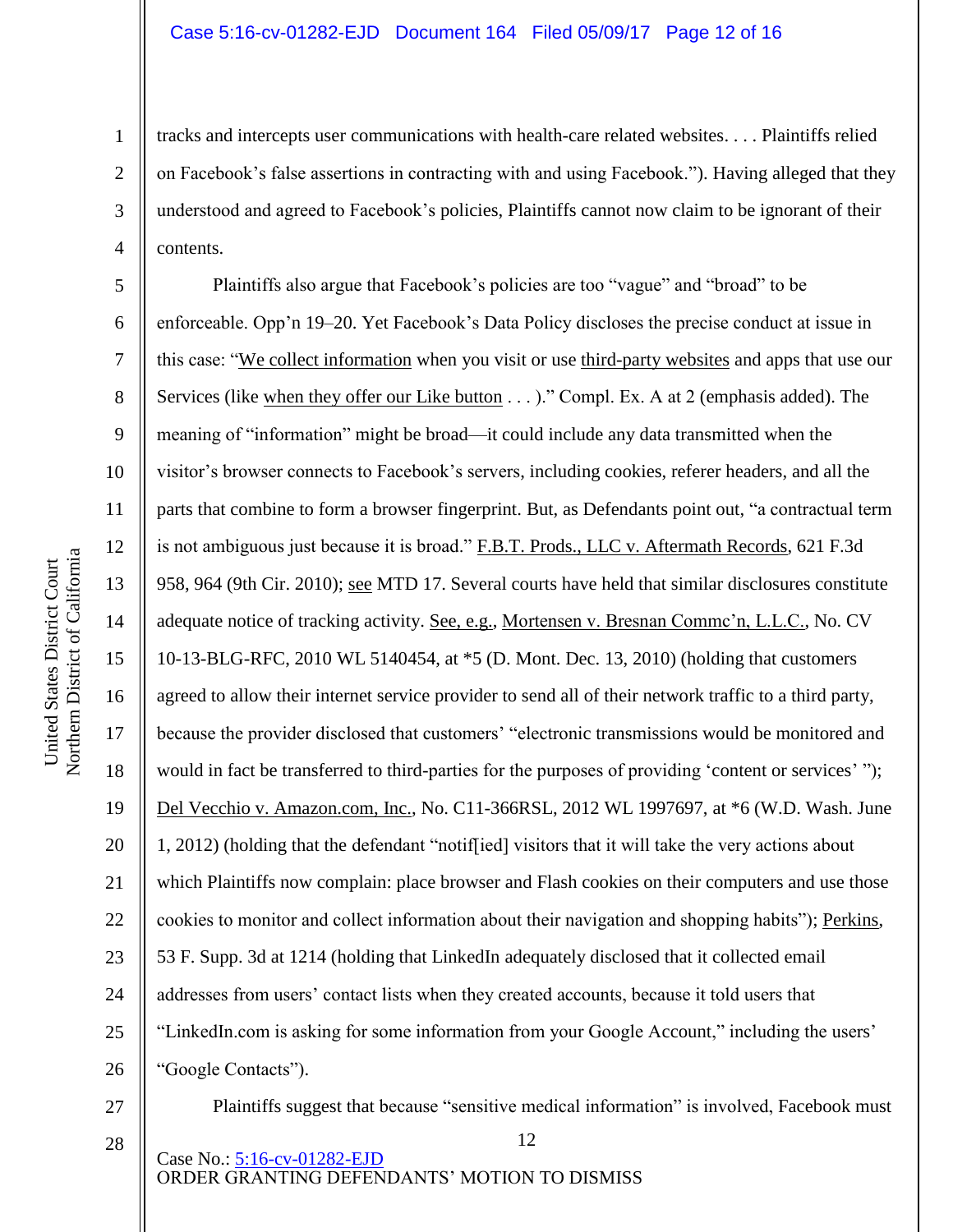4

5

6

7

8

9

10

11

12

13

14

15

17

18

19

20

21

22

23

1

meet a stricter disclosure standard under the Health Insurance Portability and Accountability Act ("HIPAA"), 42 U.S.C. §§ 1320d–1320d-8 (and under similar state-law provisions in Cal. Civ. Code § 1798.91). Opp'n 14–17. Under HIPAA, "protected health information" is defined as "individually identifiable" information that is "created or received by a health care provider" (or similar entities) that "[r]elates to the past, present, or future physical or mental health or condition of an individual." 45 C.F.R. § 160.103. To disclose protected health information about a person, a the disclosing party must obtain the person's signed, written consent (among other requirements). 45 C.F.R. § 164.508. According to Plaintiffs, the disclosures in Facebook's policies do not meet HIPAA's heightened authorization requirements.

16 Plaintiffs' argument fails because Facebook did not collect "protected health information." As discussed above, requests to Facebook's servers can include several types of information about the user, including browser settings, language, operating system, IP address, and the contents of cookies that Facebook has set. But that same information is transmitted to Facebook every time a user visits any page on the internet that contains a Facebook button. Nothing about that information relates specifically to Plaintiffs' health. The only difference between those requests is the referer header, which contains the URL of the page where the Facebook button is embedded. The URLs at issue in this case point to pages containing information about treatment options for melanoma,<sup>4</sup> information about a specific doctor,<sup>5</sup> search results related to the phrase "intestine" transplant,"<sup>6</sup> a wife's blog post about her husband's cancer diagnosis,<sup>7</sup> and other publicly available medical information. See MTD Ex. A (compiling a list of the URLs that Plaintiffs allege were disclosed to Facebook). These pages contain general health information that is accessible to the public at large. The same pages are available to every computer, tablet, smartphone, or automated crawler that sends GET requests to these URLs. Nothing about the URLs, or the content of the

24

 $\overline{a}$ 

<sup>25</sup> 26 4 http://www.cancer.net/cancer-types/melanoma/treatment-options (Compl. ¶ 132). 5 http://www.shawneemission.org/find-adoctor?doctor=Scott-E-Ashcraft-MD-1407822869#.U77 dgKhRa-k (Compl. ¶ 161). 6 http://my.clevelandclinic.org/search/results?q=intestine%20transplant (Compl. ¶ 188).

<sup>27</sup> 7 https://www.mdanderson.org/publications/cancerwise/2012/06/ metastatic-melanoma-a-wifereflects-on-husbands-shocking-diagnos.html (Compl. ¶ 202).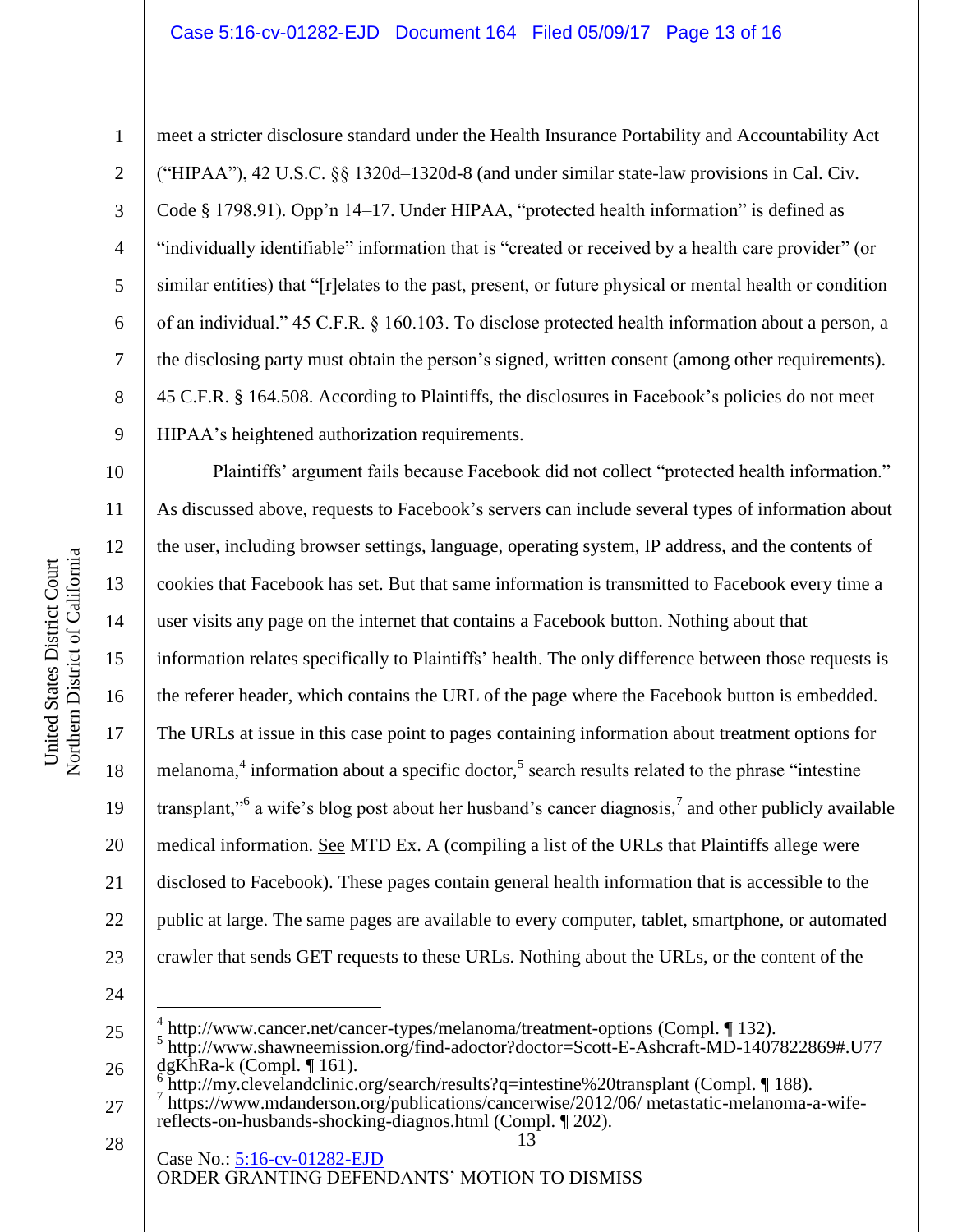pages located at those URLs,<sup>8</sup> relates "to the past, present, or future physical or mental health or condition of an individual." 45 C.F.R. § 160.103 (emphasis added). As such, the stricter authorization requirements of HIPAA (as well as Cal. Civ. Code § 1798.91) do not apply.

Plaintiffs' consent bars their statutory causes of action against Facebook. Plaintiffs' claim under the Wiretap Act fails because "consent of one of the parties to the communication [is] sufficient to preclude liability under the Wiretap Act." Backhaut v. Apple, Inc., 74 F. Supp. 3d 1033, 1045 (N.D. Cal. 2014); see also 18 U.S.C. § 2511(2)(d) (stating that no liability exists where "one of the parties to the communication has given prior consent" to interception). Similarly, Plaintiffs cannot state a claim under the California Invasion of Privacy Act because that statute imposes liability only for interception "without the consent of all parties." Cal. Penal Code §§ 631(a), 632; see also Faulkner v. ADT Sec. Servs., Inc., 706 F.3d 1017, 1019 (9th Cir. 2013) (holding that a communication is confidential under § 632 only when a party "has an objectively reasonable expectation that the conversation is not being overheard or recorded") (quoting Kearney v. Salomon Smith Barney, Inc., 39 Cal. 4th 95, 117 n.7 (2006)).

Plaintiffs' consent also bars their common-law tort claims and their claim for invasion of privacy under the California Constitution. See Cal. Civ. Code § 3515 ("He who consents to an act is not wronged by it."); Kent v. Microsoft Corp., No. SACV13-0091 DOC ANX, 2013 WL 3353875, at \*6 (C.D. Cal. July 1, 2013) (granting defendant's motion to dismiss because "plaintiffs generally may not assert a wrong arising out of an action which they consented to"); Hill v. Nat'l Collegiate Athletic Ass'n, 7 Cal. 4th 1, 26 (1994) ("The plaintiff in an invasion of privacy case must have conducted himself or herself in a manner consistent with an actual expectation of privacy, i.e., he or she must not have manifested by his or her conduct a voluntary consent to the invasive actions of defendant. If voluntary consent is present, a defendant's conduct  $\overline{a}$ 

24

14 Case No.: [5:16-cv-01282-EJD](https://ecf.cand.uscourts.gov/cgi-bin/DktRpt.pl?296642) ORDER GRANTING DEFENDANTS' MOTION TO DISMISS

1

2

3

4

5

6

7

8

9

10

11

12

13

14

15

16

17

18

19

20

21

22

23

<sup>25</sup> 26 8 Plaintiffs note that Facebook "knows the contents of communications between users and websites" because, every 30 days, it scrapes the contents of pages containing Facebook buttons. Compl. ¶ 86. This allegation only highlights the fact that the Healthcare Defendants' websites do not contain individualized health care information: Facebook's scraper only collects publicly

<sup>27</sup> available information on the Healthcare Defendant's websites, regardless of whether Plaintiffs (or others) visited those sites.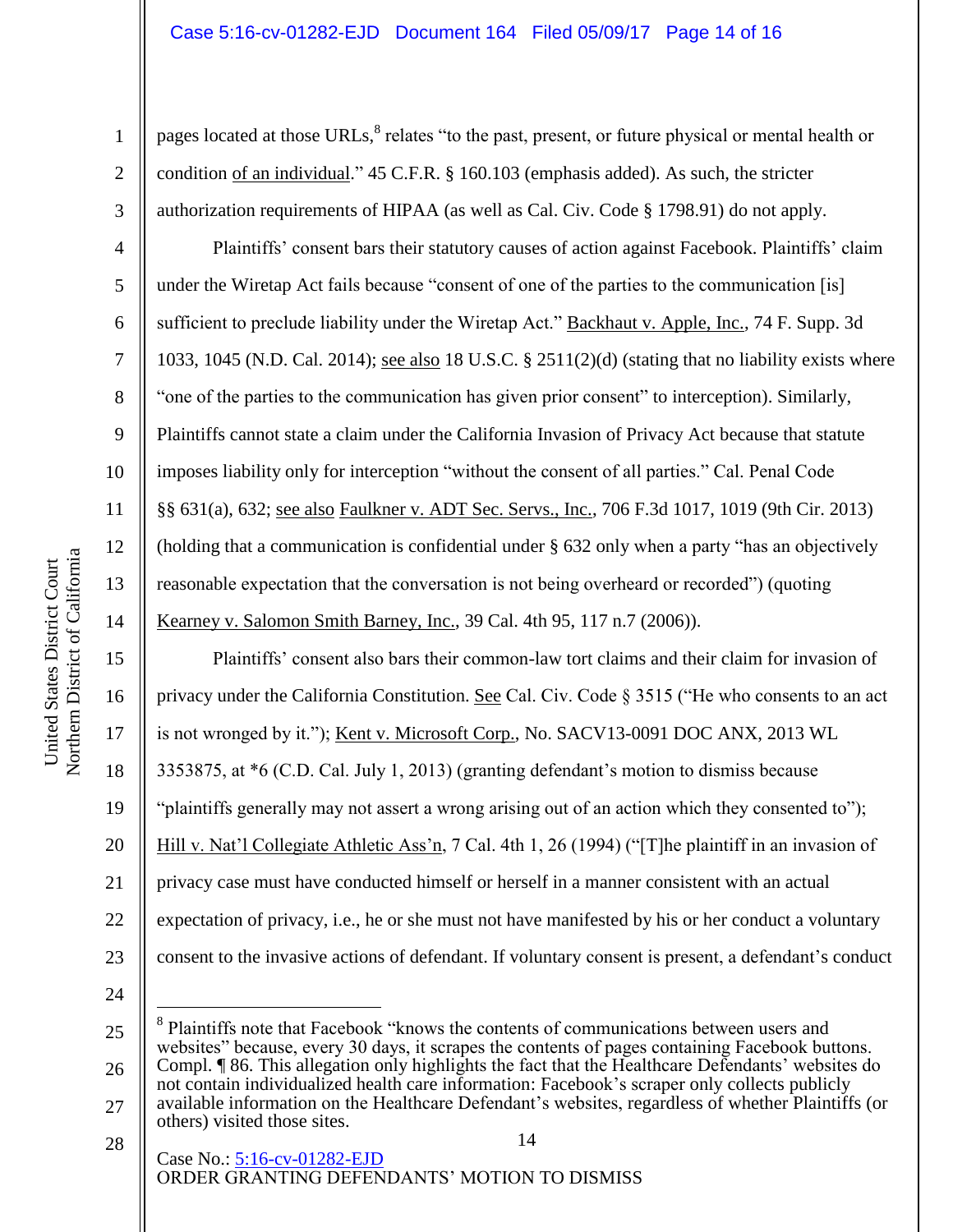2

3

4

5

6

7

8

9

10

11

12

13

14

15

16

17

18

19

20

21

22

23

1

will rarely be deemed 'highly offensive to a reasonable person' so as to justify tort liability."); In re Yahoo Mail Litig., 7 F. Supp. 3d 1016, 1037–38 (N.D. Cal. 2014) (holding that a plaintiff asserting a privacy claim under the California Constitution "must have conducted himself or herself in a manner consistent with an actual expectation of privacy, i.e., he or she must not have manifested by his or her conduct a voluntary consent to the invasive actions of defendant," and granting defendant's motion to dismiss).

### **IV. LEAVE TO AMEND**

Courts "should freely give leave [to amend] when justice so requires." Fed. R. Civ. P. 15(a)(2); In re Korean Air Lines Co., Ltd., 642 F.3d 685, 701 (9th Cir. 2011). Absent a showing of prejudice, delay, bad faith, or futility, there is a strong presumption in favor of granting leave to amend. Eminence Capital, LLC v. Aspeon, Inc., 316 F.3d 1048, 1052 (9th Cir. 2003). However, courts can dismiss without leave to amend if "allegation of other facts consistent with the challenged pleading could not possibly cure the deficiency." Swartz v. KPMG LLP, 476 F.3d 756, 761 (9th Cir. 2007) (quoting Albrecht v. Lund, 845 F.2d 193, 195 (9th Cir. 1988)); see also Chappel v. Lab. Corp. of Am., 232 F.3d 719, 725–26 (9th Cir. 2000) ("a district court acts within its discretion to deny leave to amend when amendment would be futile").

In this case, no consistent amendment could support a finding of personal jurisdiction over the Healthcare Defendants. Both the Plaintiffs and the Healthcare Defendants reside in other states. Plaintiffs' theory of personal jurisdiction is that the Healthcare Defendants embedded Facebook tools on their websites, which allowed some of Plaintiffs' browsing data to be sent to Facebook. This activity is insufficient as a matter of law to confer jurisdiction over the Healthcare Defendants in California. No further allegations consistent with the original complaint could change this conclusion.

24 25 26 27 Likewise, no amendment could change the fact that Plaintiffs consented to Facebook's conduct. Facebook's policies disclose the precise activity at issue in this case. See, e.g., Compl. Ex. A at 2 ("We collect information when you visit or use third-party websites and apps that use our Services (like when they offer our Like button or Facebook Log In or use our measurement

15

28